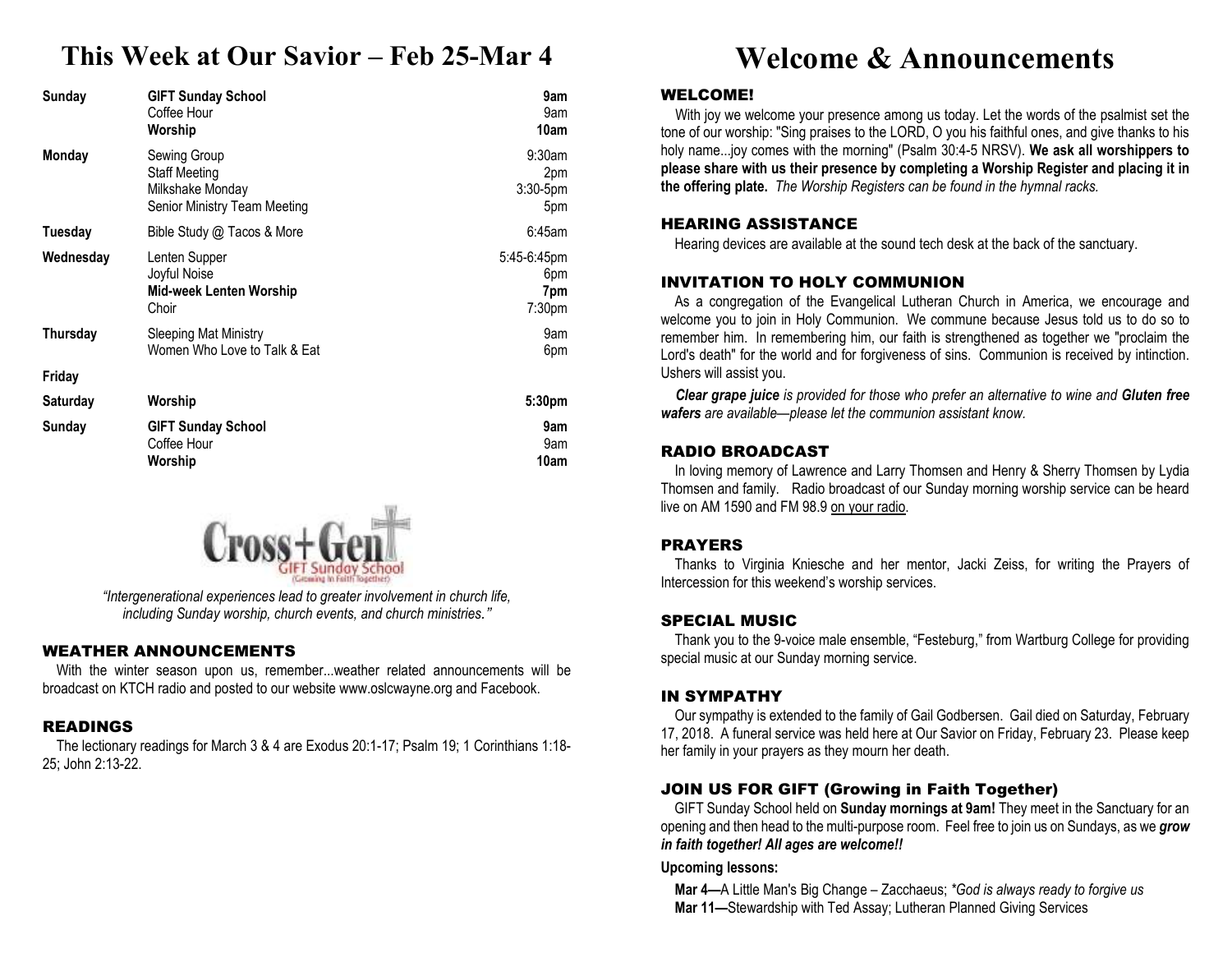### LENTEN OPPORTUNITIES

Lent is a time that the church reflects on the death of Christ in a very intense and focused way. This year we will center our midweek Lenten, Maundy Thursday and Good Friday services around the Seven Last Words of Christ as he died on the cross.

**Midweek Lenten services will be held at 7pm each Wednesday evening through March 21. Suppers will be served before the Midweek services from 5:45–6:45pm.** *There is no charge for the meal, but a freewill offering is taken with proceeds going to the group or organization providing the meal. This week's menu:* Taco Bar by the Christian Education Ministry Team.

### ROAD TO RESURRECTION

 All are invited to come and be a part of the *Road to Resurrection.* Join us as we re-enact the journey of Jesus with volunteers ready to live out the roles in storytelling and living out the drama on the Road to Resurrection. This is an Easter event that gets everyone talking...and walking with Jesus! Join us as we travel along a path to experience Jesus as we tiptoe into a room Jesus has just left, visit Barabbas in his jail cell, and stand on a hillside outside Jerusalem where Jesus has risen from the dead. Open to all ages! **Sunday, March 18 from 11am–1pm,**here at Our Savior!

### SHARE YOUR BLESSINGS

 In an effort to provide continued support to the Wayne Food Pantry; each month we designate particular items that the pantry stocks. A blue basket is available in the Narthex to collect the donated items.

*For February:* **Peanut Butter,** jelly, jams, honey. **Juices** not needing refrigeration; **Dry, Boxed or packaged items**—rice, complete meals, ramen noodles, Jello and puddings, cereal (both hot and cold), flour, sugar, Bisquick, pancake mix, Rice-a-Roni meals, pasta of all kinds, boxed meals of all kinds, instant potatoes, dressing, sweet bread mixes, cookie mixes.

### DOLLAR DOOR OFFERING—WACAM

 Each month our Dollar Door Offering *(offering plate in center of the Narthex)* goes to support the efforts of a different ministry. The February offering will go to the Wayne Ministerial Association—WACAM (Wayne Association of Congregations and Ministers). Together our dollars can help them help others!

### 2018 RADIO BROADCASTS

 Consider sponsoring a radio broadcast for the year 2018. We'll continue to offer the option of having a co-sponsor for the weekend broadcast. If you would prefer to be the only sponsor for the weekend; the cost is \$75. If you would like to share the broadcast with another sponsor; the cost would be \$40 for each sponsor. Please contact the church office (402-375-2899) for more information or to reserve a date. A sign-up sheet is also available at the information desk. Thanks to all who support this ministry of the church. **Note: The first available dates are March 4, 11 & 25.** 

### THRIVENT CHOICE DOLLARS

 If you're an eligible Thrivent Financial member and have Choice Dollars® available to direct, please consider designating your available funds to Our Savior. For more info or to direct Choice Dollars, call 800-847-4836 and say "Thrivent Choice." Or go to: http://thrivent.com.

### SLEEPING MAT MINISTRY

Sleeping mats are made from plastic shopping bags. This is a great way to recycle all those plastic grocery bags! *(A basket is available in the narthex to collect CLEAN bags.)* There are several steps to preparing the bags before the mats can be crocheted…so **there are opportunities for all to participate!** Join us on **Thursday, March 1, from 9–11am.** 

### HOSPITALIZED

 If you have a family member who is hospitalized and would like to have a visit or be added to the prayer list, please contact the Church Office at 402-375-2899. Hospitals do not always inform us of a parishioner being admitted to the hospital, so please let us know if you or your loved one is hospitalized.

### NEBRASKA SYNOD: "WE ARE CHURCH"

 At the 2017 Nebraska Synod Assembly, the Strategic Vision volunteers created a tree with leaves; each leaf listing one of the congregations and ministries of the Nebraska Synod.

Each congregation was encouraged to take a leaf back and to pray for that congregation or ministry for one year, until the 2018 Synod Assembly. This effort is a visible reminder of how we are the church beyond our local congregation. We are connected! We are church together!

Our Savior Synod Assembly delegates selected a ministry leaf for our congregation to lift up in prayers. Seeking-the-Spirit Within – A Spiritual Direction Program of the Nebraska Synod is the ministry that Our Savior has selected to lift up in prayer. A prayer has been included on the "In Our Prayers" page.

For more information about Seeking-the-Spirit Within, please contact Our Savior's certified Spiritual Directors, Deb Hammer, Vera Hummel or Julie Rother.

http://nebraskasynod.org/discernment/spiritualdirection

# **JOIN US... FOR** Coffee Hour.



The Coffee Hour is held prior to worship, 9:00am, on Sunday morning in the church narthex.

Please join us each week for Coffee Hour and take advantage of this opportunity for Christian Fellowship.

### HAVEN HOUSE WISH LIST

Haven House shared a Wish List in their February newsletter; Our Savior's WELCA has provided a box in the Narthex to collect items. *Suggested items include: deodorant, dish soap, gallon/quart sized bags, kitchen size garbage bags, plastic hangers, paper towels and toilet paper.* 

### BE INVITATIONAL

 Invite someone to worship with you. All of us know someone who needs the Lord and a place to worship and serve. In your circle of influence be an influence for Jesus Christ. *Your invitation will make a difference in that person's life!*